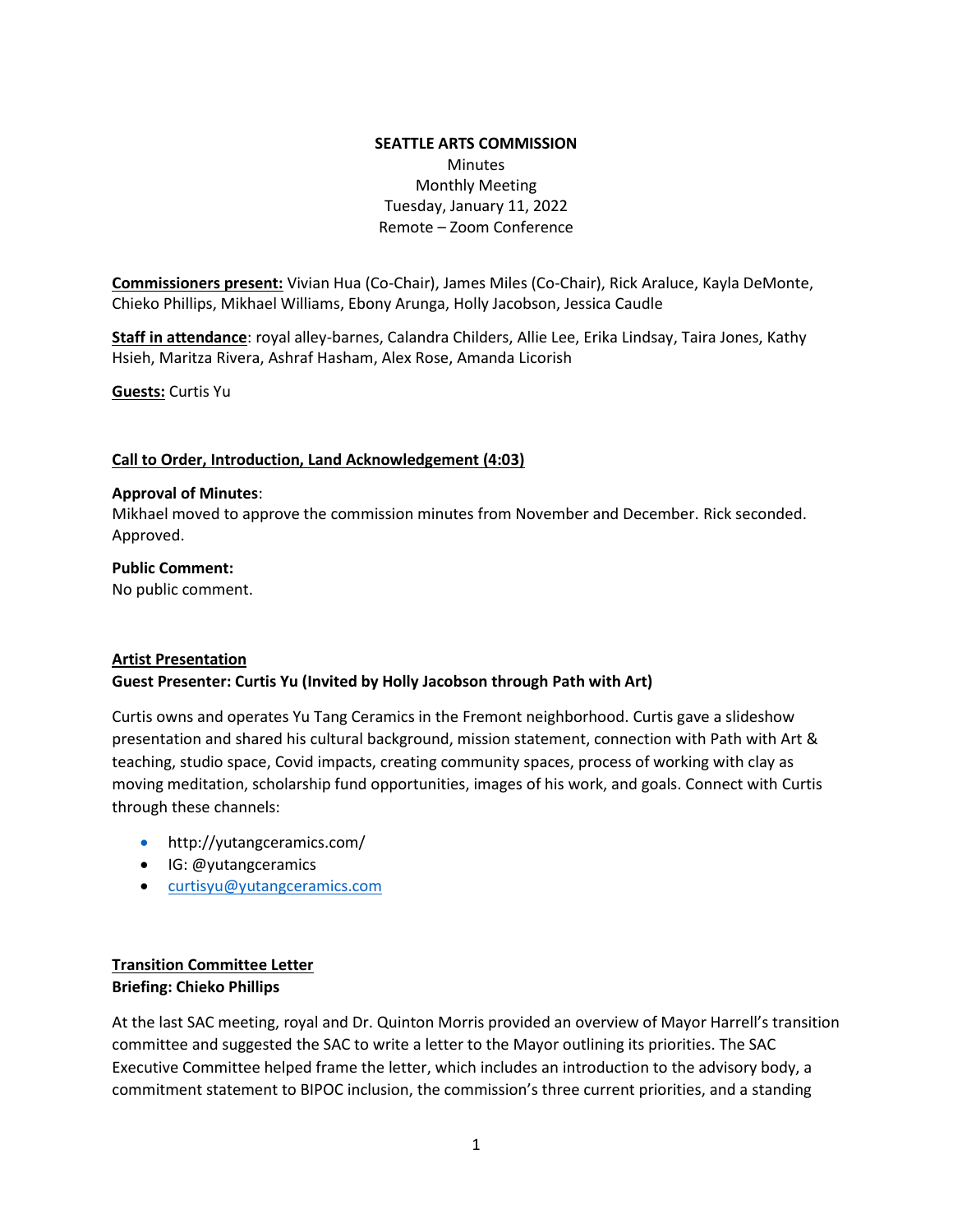invitation to the Mayor to join one of our meetings. The letter was sent to the Mayor in early January. Please reach out to Vivian or James if you have any questions about the letter and process.

# **SAC Questions/Comments:**

- The SAC asked where this letter will get filed.
	- $\circ$  Chieko will send Allie a final signed version to upload to the SAC webpage and to store in City records.
- The SAC commented that the commission should consider creating a Google Drive.

# **SAC Recruitment Update**

# **Briefing: Allie Lee, Erika Lindsay, Calandra Childers**

- Panel recommendation process We received 37 applications and the SAC recruitment panel (Chieko, Holly, and Kayla) volunteered to review them and score them over a week in early December, then met for a 3-hour panel discussion in mid-December. The outcome of the panel meeting was a roster of 13 potential candidates, 8 of them self-nominated and 5 of them nominated by another person. We will reach out to the 13 candidates to answer additional questions, and those nominated by other people will additionally fill out the original application. We will also be collecting resumes and bios. Once all additional information is gathered, the Executive Committee will review and narrow down the list for the full commission to consider.
	- $\circ$  We have 5 vacant seats 3 council, 1 mayoral, 1 commission
- Mayoral and Council appointments processes change with the new administration. Final decisions are made by Mayor and Council.
- Potential Timeline
	- $\circ$  January reaching out to short list of 13 candidates for additional information; we are particularly looking for folks to join PAAC / those with expertise in public art field
	- $\circ$  February working with Mayor and Council on appointment process and forwarding them SAC's recommendations
	- o March Going through the appointment/confirmation process in council meetings
- Some of this work is out of our hands as we need Mayor and Council guidance. The potential timeline is an ideal situation.
- The Commission seat voting process can move forward; Executive Committee can narrow down to 3 folks, and commission can have a vote.

### **SAC Questions/Comments:**

- The SAC commented that the Commission should write CM Morales a letter and ask to move the appointments forward quickly.
	- o James and Vivian will plan to write the letter.
- The SAC asked if those on the short list should be invited to our meetings.
	- $\circ$  ARTS staff suggested that we be careful about invitations since ultimately the mayor and council decides on the final appointments; we don't want to say "come join us" and then have the appointment fall through. We can invite them to come visit us and learn more, but not set expectations.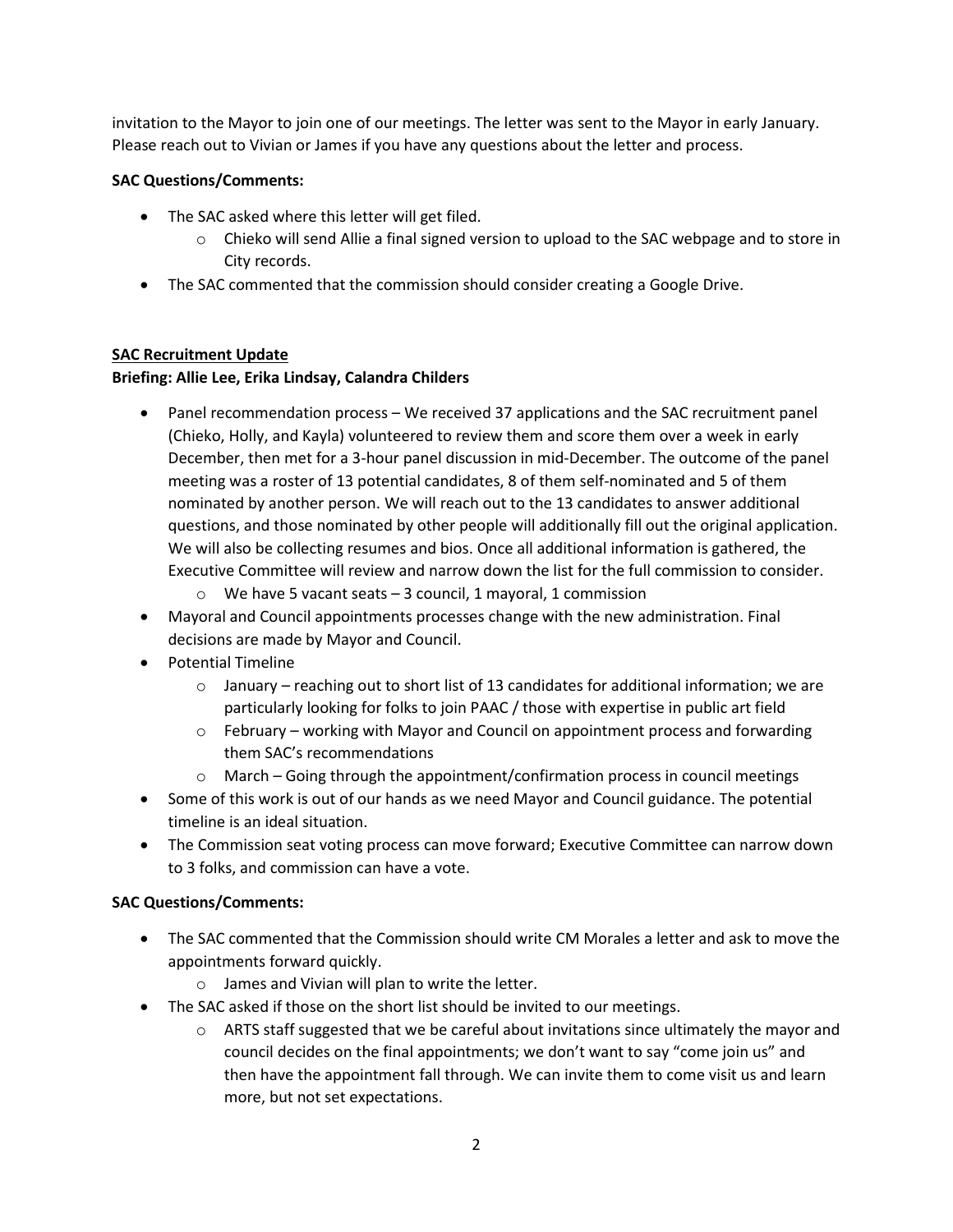- The SAC would like to increase communication to candidates about SAC processes. Who has been connecting with candidates?
	- $\circ$  ARTS staff have been sending notifications, communicating with candidates and applicants, and responding to questions they have.
- The SAC agreed that all commissioners are available to take questions from candidates.

### **Directors Report**

### **Briefing: royal alley-barnes, Calandra Childers**

- royal expresses appreciation for SAC's contributions and advocacy.
- Deputy Mayor Kendee Yamaguchi will be overseeing the ARTS office in the new administration.
- Today ARTS transferred 500k to the Cultural Space Agency PDA to support the 2021 agreement. An additional 250k will be transferred within this quarter.
- Staff Shifts
	- o Matthew Richter resigned and went full time to steward the Cultural Space Agency. We will be able to have direct communication with him on that work.
	- $\circ$  Calandra Childers will be going on sabbatical effective  $1/24 8/15$ ; Maritza Rivera will be stepping in as Acting Deputy Director.
		- Maritza introduction Maritza worked with Deputy Mayor Tiffany Washington in the previous administration, is familiar with the cultural space work and ARTS, and is looking forward to working on recovery for the arts sector.
- 2022 ARTS Priorities
	- $\circ$  Focused on recovery and what it needs to look like for the arts and culture sector
	- $\circ$  We have several programs underway and several new programs launching this year. We are hiring a recovery manager who will help look at programs across the office and strategize how to meet the needs of Seattle's arts sector focusing on unserved and underserved BIPOC communities. This manager will bring on additional members to the team, and over 2 years will help connect short term programs with existing work. We hope to bring the manager on board in February.
		- Part of the recovery fund programming includes the organizational funding RFP that went out last year with 4Culture. Panels are happening right now, and orgs will get contracted soon.
	- o Hope Corps the 250k Beloved program from 2021 will expand dramatically in 2022. We have 1.5M of federal funds plus 500K from an NEA grant (total 2M) for the next 2 years for arts and culture sector employment opportunities. At a future meeting, Creative Economy Advocate Alex Rose can overview what this might look like. We are taking in info from other cities and looking at best practices.
	- $\circ$  ECI Cultural Education Fund 2M was dedicated at the end of 2021 and we contracted 1.9M with 31 orgs at 3 funding levels (100k, 50k, 25k) - all BIPOC orgs who didn't have access before. There is an additional 0.5M this year potentially coming for ECI cultural education funding, and we are watching closely to see if Mayor Harrell will dedicate/ write this into his 2023 budget. SAC may want to note for advocacy in budget letter.

#### **SAC Questions/Comments:**

• The SAC would like to see the ARTS priorities information sent in an email as follow-up.